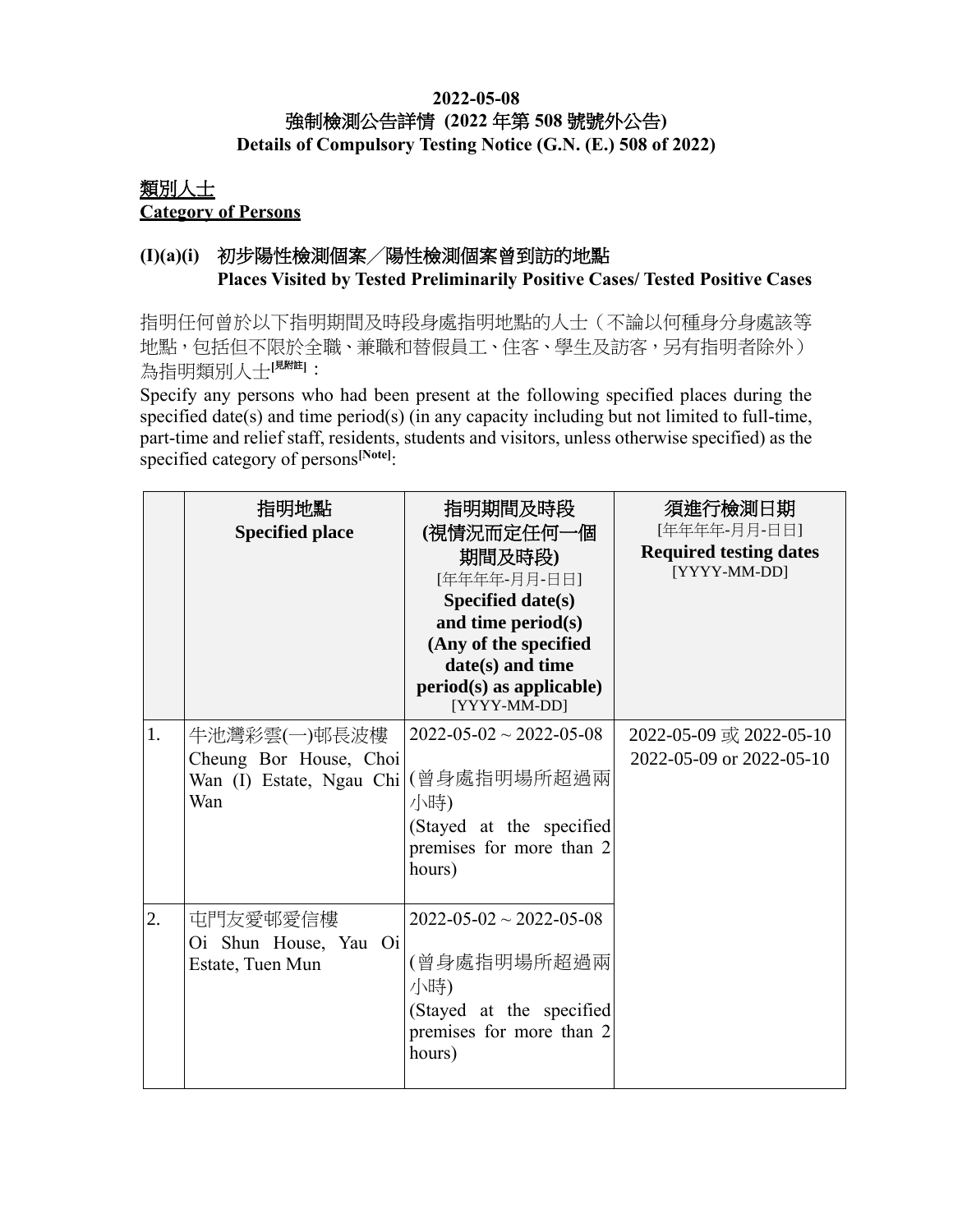|    | 指明地點<br><b>Specified place</b>                             | 指明期間及時段<br>(視情況而定任何一個<br>期間及時段)<br>[年年年年-月月-日日]<br>Specified date(s)<br>and time period(s)<br>(Any of the specified<br>date(s) and time<br>$period(s)$ as applicable)<br>[YYYY-MM-DD] | 須進行檢測日期<br>[年年年年-月月-日日]<br><b>Required testing dates</b><br>[YYYY-MM-DD] |
|----|------------------------------------------------------------|---------------------------------------------------------------------------------------------------------------------------------------------------------------------------------------|--------------------------------------------------------------------------|
| 3. | 粉嶺牽晴間3座<br>Block 3, Dawning Views,<br>Fanling              | $2022 - 05 - 02 \sim 2022 - 05 - 08$<br>(曾身處指明場所超過兩<br>小時)<br>(Stayed at the specified<br>premises for more than 2<br>hours)                                                          | 2022-05-09 或 2022-05-10<br>2022-05-09 or 2022-05-10                      |
| 4. | 荃灣祈德尊新邨 A 座<br>Tower A, Clague Garden<br>Estate, Tsuen Wan | $2022 - 05 - 02 \sim 2022 - 05 - 08$<br>(曾身處指明場所超過兩<br>小時)<br>(Stayed at the specified<br>premises for more than 2<br>hours)                                                          |                                                                          |
| 5. | 沙田愉翠苑愉禮閣<br>Yu Lai House, Yu Chui<br>Court, Sha Tin        | $2022 - 05 - 02 \sim 2022 - 05 - 08$<br>(曾身處指明場所超過兩<br>小時)<br>(Stayed at the specified<br>premises for more than 2<br>hours)                                                          |                                                                          |
| 6. | 將軍澳茵怡花園7座<br>Block 7, Verbena Heights,<br>Tseung Kwan O    | $2022 - 05 - 02 \sim 2022 - 05 - 08$<br>(曾身處指明場所超過兩<br>小時)<br>(Stayed at the specified<br>premises for more than 2<br>hours)                                                          |                                                                          |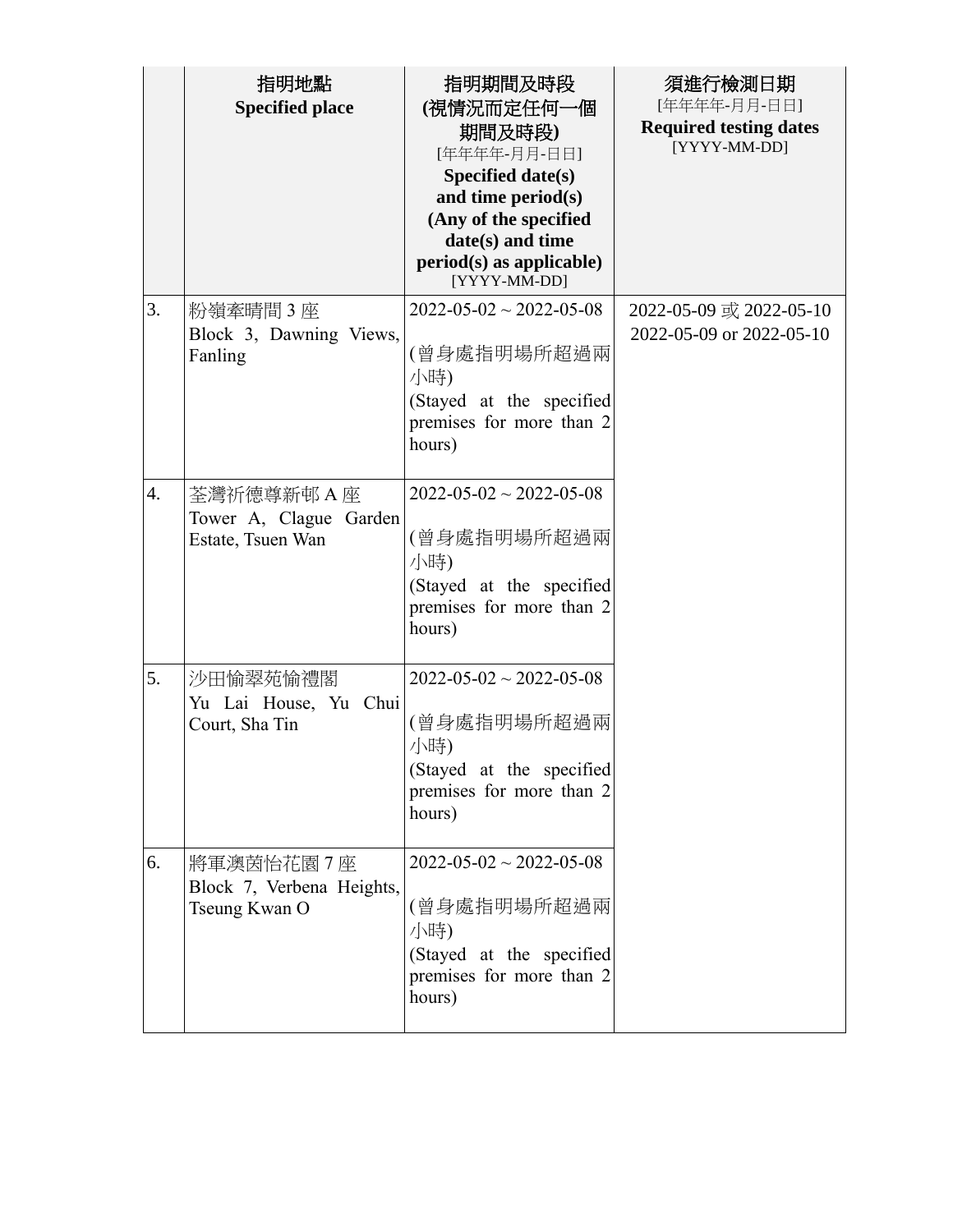|     | 指明地點<br><b>Specified place</b>                                | 指明期間及時段<br>(視情況而定任何一個<br>期間及時段)<br>[年年年年-月月-日日]<br>Specified date(s)<br>and time period(s)<br>(Any of the specified<br>date(s) and time<br>$period(s)$ as applicable)<br>[YYYY-MM-DD] | 須進行檢測日期<br>[年年年年-月月-日日]<br><b>Required testing dates</b><br>[YYYY-MM-DD] |
|-----|---------------------------------------------------------------|---------------------------------------------------------------------------------------------------------------------------------------------------------------------------------------|--------------------------------------------------------------------------|
| 7.  | 牛池灣瓊山苑瓊碧閣<br>King Pik House, King Shan<br>Court, Ngau Chi Wan | $2022 - 05 - 02 \sim 2022 - 05 - 08$<br>(曾身處指明場所超過兩<br>小時)<br>(Stayed at the specified<br>premises for more than 2<br>hours)                                                          | 2022-05-09 或 2022-05-10<br>2022-05-09 or 2022-05-10                      |
| 8.  | 藍田藍田邨藍暉樓<br>Lam Fai House, Lam Tin<br>Estate, Lam Tin         | $2022 - 05 - 02 \sim 2022 - 05 - 08$<br>(曾身處指明場所超過兩<br>小時)<br>(Stayed at the specified<br>premises for more than 2<br>hours)                                                          |                                                                          |
| 9.  | 油塘油麗邨盈麗樓<br>Ying Lai House, Yau Lai<br>Estate, Yau Tong       | $2022 - 05 - 02 \sim 2022 - 05 - 08$<br>(曾身處指明場所超過兩<br>小時)<br>(Stayed at the specified<br>premises for more than 2<br>hours)                                                          |                                                                          |
| 10. | 沙田廣林苑茂林閣<br>Mau Lam House, Kwong<br>Lam Court, Sha Tin        | $2022 - 05 - 02 \sim 2022 - 05 - 08$<br>(曾身處指明場所超過兩<br>小時)<br>(Stayed at the specified<br>premises for more than 2<br>hours)                                                          |                                                                          |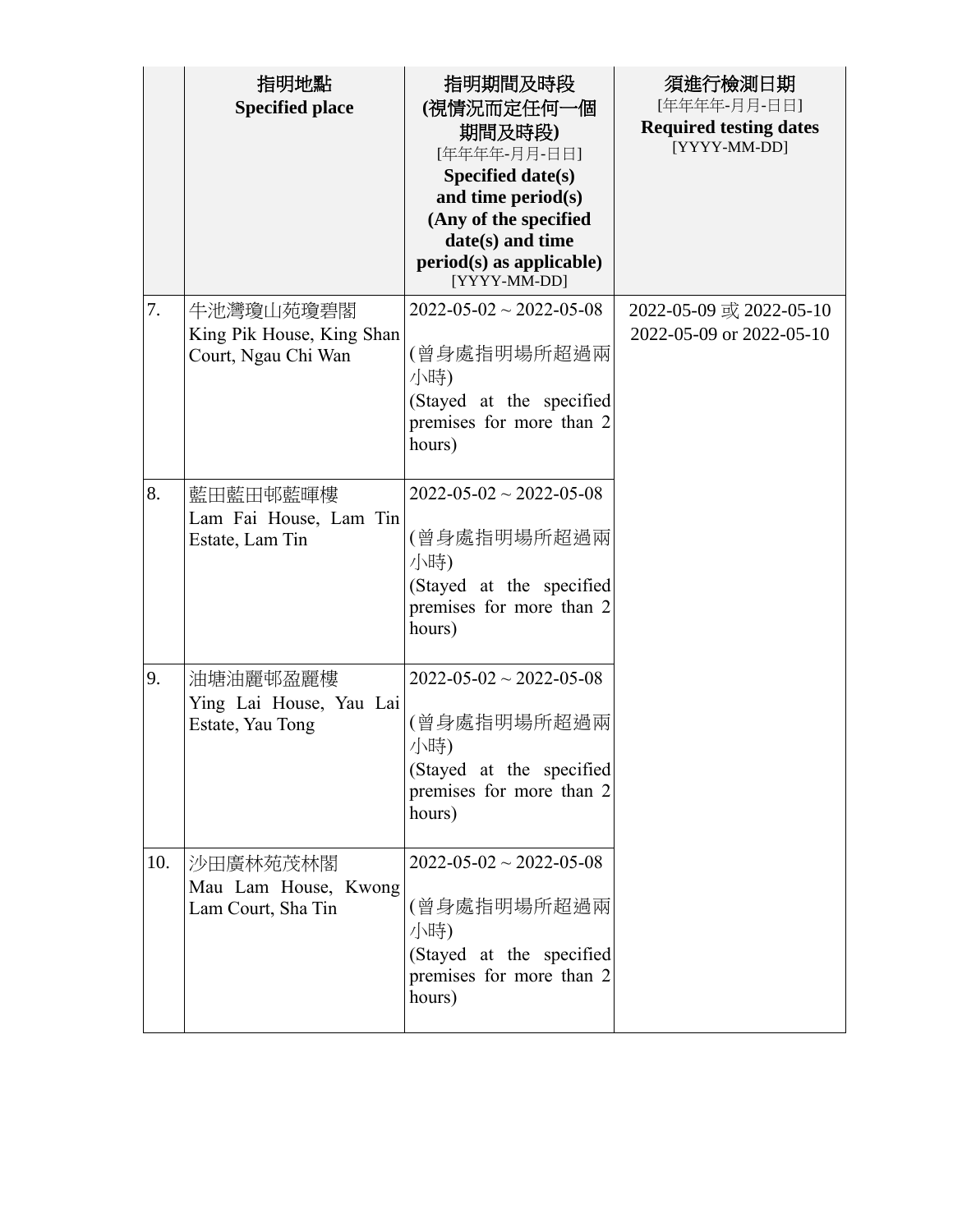|     | 指明地點<br><b>Specified place</b>                                                                                                   | 指明期間及時段<br>(視情況而定任何一個<br>期間及時段)<br>[年年年年-月月-日日]<br>Specified date(s)<br>and time period(s)<br>(Any of the specified<br>date(s) and time<br>$period(s)$ as applicable)<br>[YYYY-MM-DD] | 須進行檢測日期<br>[年年年年-月月-日日]<br><b>Required testing dates</b><br>[YYYY-MM-DD] |
|-----|----------------------------------------------------------------------------------------------------------------------------------|---------------------------------------------------------------------------------------------------------------------------------------------------------------------------------------|--------------------------------------------------------------------------|
| 11. | 馬鞍山銀湖・天峰3座<br>Tower 3, Lake Silver, Ma<br>On Shan                                                                                | $2022 - 05 - 02 \sim 2022 - 05 - 08$<br>(曾身處指明場所超過兩<br>小時)<br>(Stayed at the specified<br>premises for more than 2<br>hours)                                                          | 2022-05-09 或 2022-05-10<br>2022-05-09 or 2022-05-10                      |
| 12. | 牛頭角振華道22號振華苑<br>Chun Wah Court, 22 Chun<br>Wah Road, Ngau Tau Kok                                                                | $2022 - 05 - 02 \sim 2022 - 05 - 08$<br>(曾身處指明場所超過兩<br>小時)<br>(Stayed at the specified<br>premises for more than 2<br>hours)                                                          |                                                                          |
| 13. | 觀塘瑞寧街 24-50 號瑞寧 2022-05-02~2022-05-08<br>樓<br>Shui Ning House, 24-50 (曾身處指明場所超過兩<br>Shui Ning Street, Kwun   小時)<br>Tong         | (Stayed at the specified<br>premises for more than 2<br>hours)                                                                                                                        |                                                                          |
| 14. | 觀塘協和街 303 號協威園   2022-05-02 ~ 2022-05-08<br>A 座<br>Block A, Hipway Towers, (曾身處指明場所超過兩<br>303 Hip Wo Street, Kwun  / 小時)<br>Tong | (Stayed at the specified<br>premises for more than 2<br>hours)                                                                                                                        |                                                                          |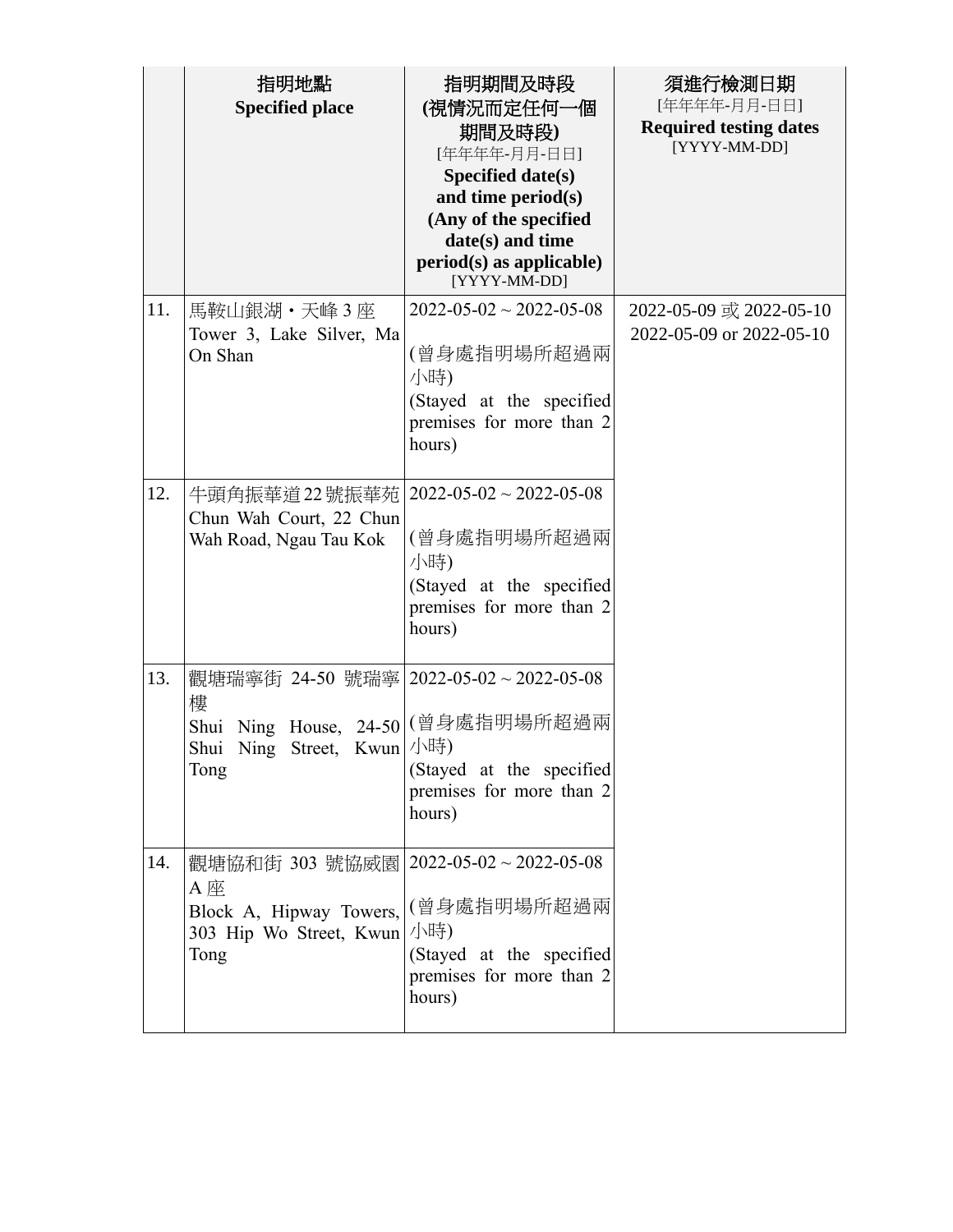|     | 指明地點<br><b>Specified place</b>                                                                                                 | 指明期間及時段<br>(視情況而定任何一個<br>期間及時段)<br>[年年年年-月月-日日]<br>Specified date(s)<br>and time period(s)<br>(Any of the specified<br>date(s) and time<br>$period(s)$ as applicable)<br>[YYYY-MM-DD] | 須進行檢測日期<br>[年年年年-月月-日日]<br><b>Required testing dates</b><br>[YYYY-MM-DD] |
|-----|--------------------------------------------------------------------------------------------------------------------------------|---------------------------------------------------------------------------------------------------------------------------------------------------------------------------------------|--------------------------------------------------------------------------|
| 15. | 長沙灣蘇屋邨杜鵑樓<br>Azalea House, So Uk Estate,<br>Cheung Sha Wan                                                                     | $2022 - 05 - 02 \sim 2022 - 05 - 08$<br>(曾身處指明場所超過兩<br>小時)<br>(Stayed at the specified<br>premises for more than 2<br>hours)                                                          | 2022-05-09 或 2022-05-10<br>2022-05-09 or 2022-05-10                      |
| 16. | 土瓜灣美景街36號安和園   2022-05-02~2022-05-08<br>安福大廈<br>On Fook Building, On Wo (曾身處指明場所超過兩<br>Yuen, 36 Mei King Street,<br>To Kwa Wan | 小時)<br>(Stayed at the specified<br>premises for more than 2<br>hours)                                                                                                                 |                                                                          |
| 17. | 長沙灣保安道 18 號喜雅 2 2022-05-02~2022-05-08<br>座<br>Tower 2, Heya Green, 18 Po (曾身處指明場所超過兩<br>On Road, Cheung Sha Wan                | 小時)<br>(Stayed at the specified<br>premises for more than 2<br>hours)                                                                                                                 |                                                                          |
| 18. | 長沙灣凱樂苑凱碧閣<br>Hoi Pik House, Hoi Lok<br>Court, Cheung Sha Wan                                                                   | $2022 - 05 - 02 \sim 2022 - 05 - 08$<br>(曾身處指明場所超過兩<br>小時)<br>(Stayed at the specified<br>premises for more than 2<br>hours)                                                          |                                                                          |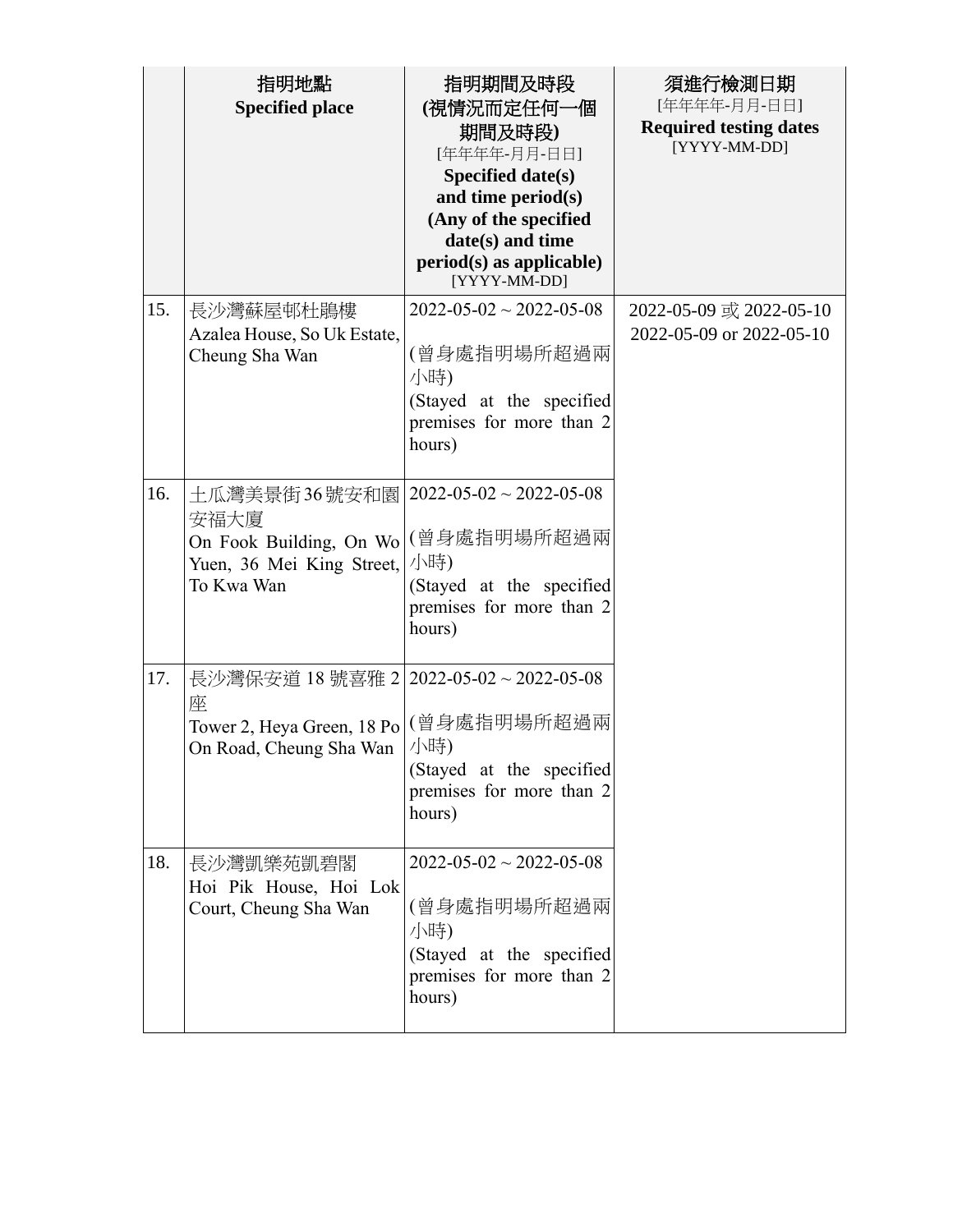|     | 指明地點<br><b>Specified place</b>                                                                                  | 指明期間及時段<br>(視情況而定任何一個<br>期間及時段)<br>[年年年年-月月-日日]<br>Specified date(s)<br>and time period(s)<br>(Any of the specified<br>date(s) and time<br>$period(s)$ as applicable)<br>[YYYY-MM-DD] | 須進行檢測日期<br>[年年年年-月月-日日]<br><b>Required testing dates</b><br>[YYYY-MM-DD] |
|-----|-----------------------------------------------------------------------------------------------------------------|---------------------------------------------------------------------------------------------------------------------------------------------------------------------------------------|--------------------------------------------------------------------------|
| 19. | 深水埗荔枝角道 159-161 2022-05-02~2022-05-08<br>號榮達樓<br>Wing Tak Mansion, 159-161<br>Lai Chi Kok Road, Sham<br>Shui Po | (曾身處指明場所超過兩<br>小時)<br>(Stayed at the specified<br>premises for more than 2<br>hours)                                                                                                  | 2022-05-09 或 2022-05-10<br>2022-05-09 or 2022-05-10                      |
| 20. | 沙田華翠園 23 座<br><b>Block</b><br>23,<br>Greenwood<br>Terrace, Sha Tin                                              | $2022 - 05 - 02 \sim 2022 - 05 - 08$<br>(曾身處指明場所超過兩<br>小時)<br>(Stayed at the specified<br>premises for more than 2<br>hours)                                                          |                                                                          |
| 21. | 屯門安定邨定福樓<br>Ting Fuk House, On Ting<br>Estate, Tuen Mun                                                         | $2022 - 05 - 02 \sim 2022 - 05 - 08$<br>(曾身處指明場所超過兩<br>小時)<br>(Stayed at the specified<br>premises for more than 2<br>hours)                                                          |                                                                          |
| 22. | 荃灣石圍角邨石翠樓<br>Shek Tsui House, Shek Wai<br>Kok Estate, Tsuen Wan                                                 | $2022 - 05 - 02 \sim 2022 - 05 - 08$<br>(曾身處指明場所超過兩<br>小時)<br>(Stayed at the specified<br>premises for more than 2<br>hours)                                                          |                                                                          |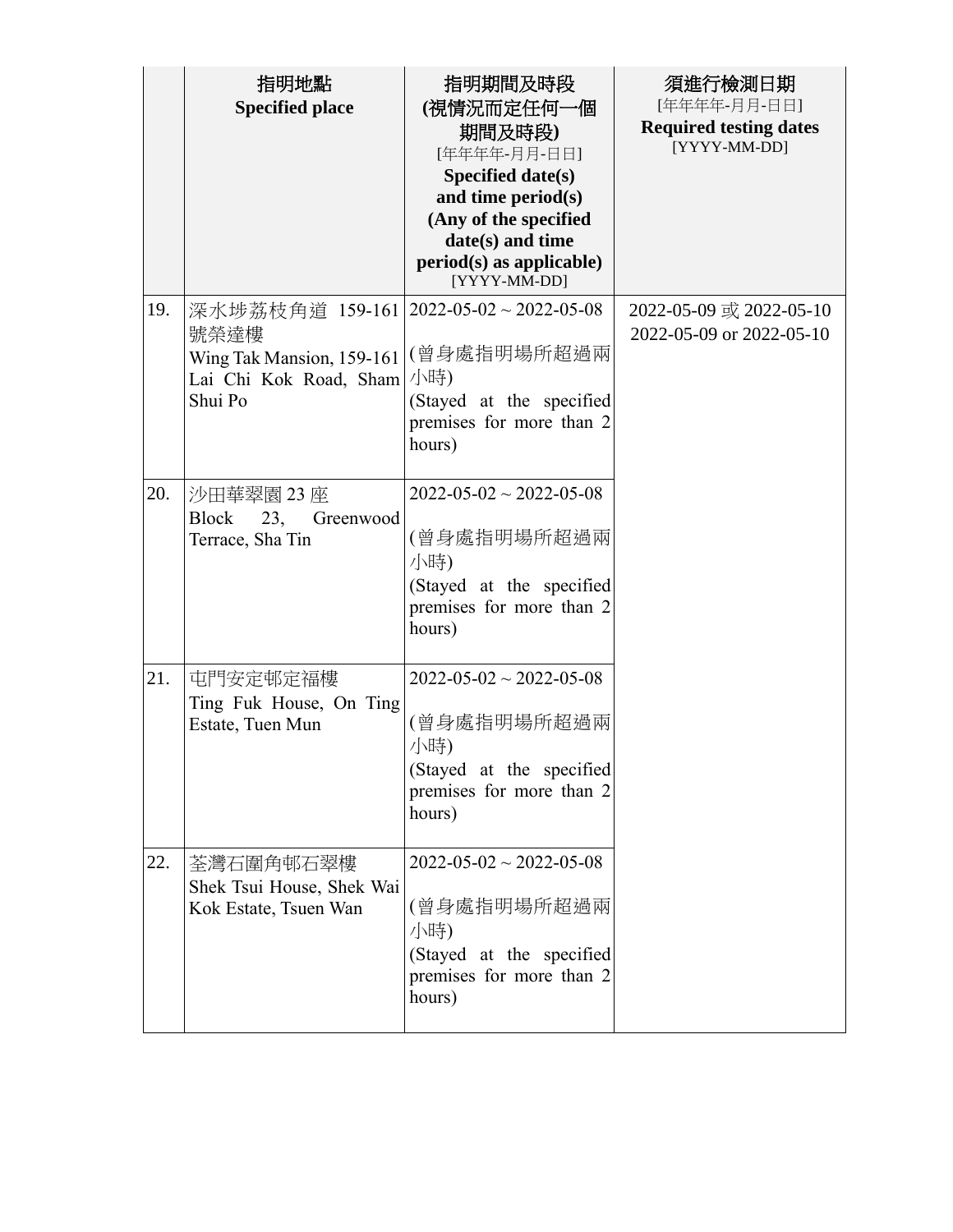|     | 指明地點<br><b>Specified place</b>                                          | 指明期間及時段<br>(視情況而定任何一個<br>期間及時段)<br>[年年年年-月月-日日]<br>Specified date(s)<br>and time period(s)<br>(Any of the specified<br>date(s) and time<br>$period(s)$ as applicable)<br>[YYYY-MM-DD] | 須進行檢測日期<br>[年年年年-月月-日日]<br><b>Required testing dates</b><br>[YYYY-MM-DD] |
|-----|-------------------------------------------------------------------------|---------------------------------------------------------------------------------------------------------------------------------------------------------------------------------------|--------------------------------------------------------------------------|
| 23. | 青衣偉景花園 3 座<br>Block 3, Broadview Garden,<br>Tsing Yi                    | $2022 - 05 - 02 \sim 2022 - 05 - 08$<br>(曾身處指明場所超過兩<br>小時)<br>(Stayed at the specified<br>premises for more than 2<br>hours)                                                          | 2022-05-09 或 2022-05-10<br>2022-05-09 or 2022-05-10                      |
| 24. | 天水圍天恒邨恒健樓<br>Heng Kin House, Tin Heng<br>Estate, Tin Shui Wai           | $2022 - 05 - 02 \sim 2022 - 05 - 08$<br>(曾身處指明場所超過兩<br>小時)<br>(Stayed at the specified<br>premises for more than 2<br>hours)                                                          |                                                                          |
| 25. | 天水圍天頌苑頌臺閣<br>Chung<br>Toi<br>Tin<br>House,<br>Chung Court, Tin Shui Wai | $2022 - 05 - 02 \sim 2022 - 05 - 08$<br>(曾身處指明場所超過兩<br>小時)<br>(Stayed at the specified<br>premises for more than 2<br>hours)                                                          |                                                                          |
| 26. | 荃灣祈德尊新邨 B 座<br>Tower B, Clague Garden<br>Estate, Tsuen Wan              | $2022 - 05 - 02 \approx 2022 - 05 - 08$<br>(曾身處指明場所超過兩<br>小時)<br>(Stayed at the specified<br>premises for more than 2<br>hours)                                                       |                                                                          |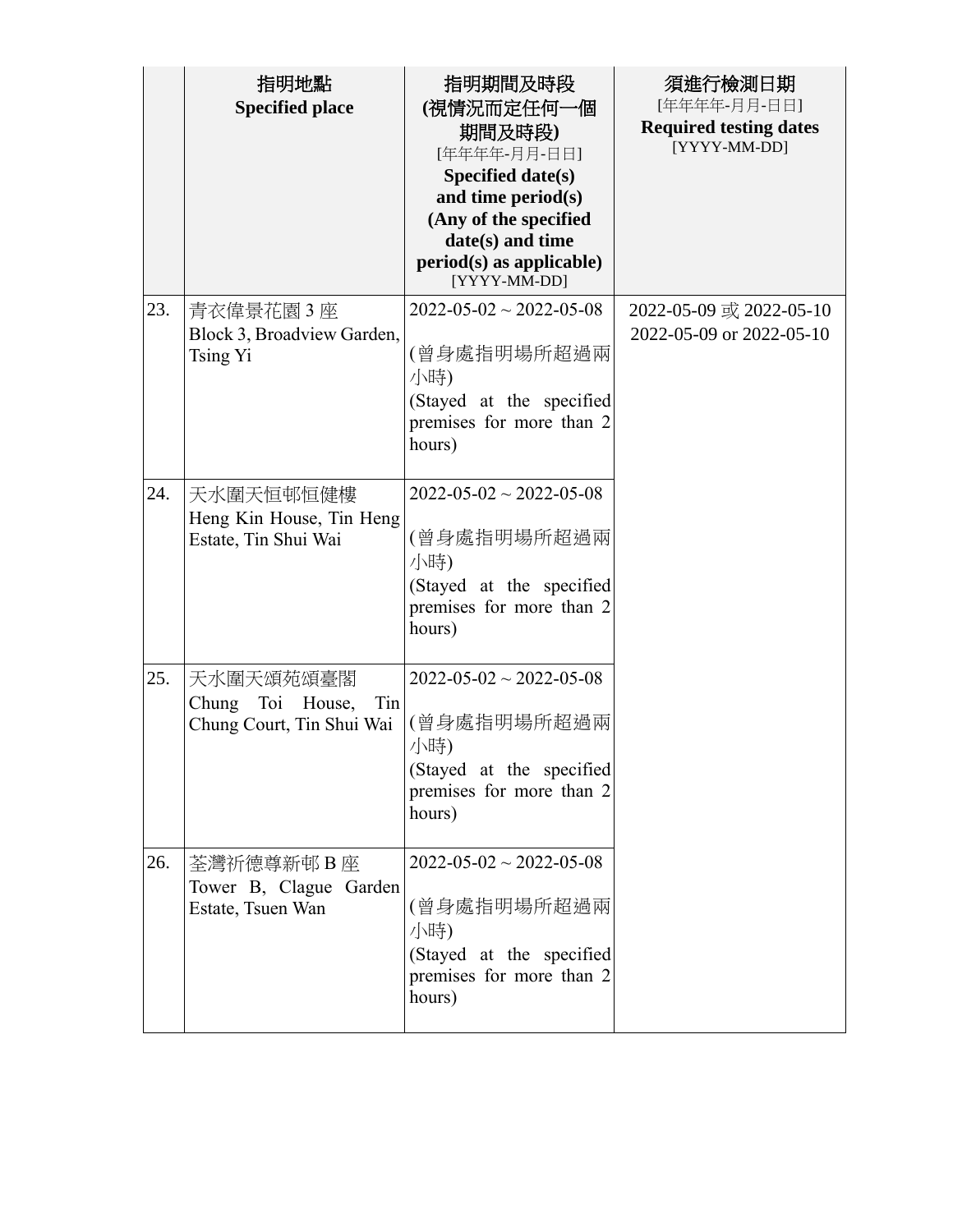|     | 指明地點<br><b>Specified place</b>                                 | 指明期間及時段<br>(視情況而定任何一個<br>期間及時段)<br>[年年年年-月月-日日]<br>Specified date(s)<br>and time period(s)<br>(Any of the specified<br>date(s) and time<br>$period(s)$ as applicable)<br>[YYYY-MM-DD] | 須進行檢測日期<br>[年年年年-月月-日日]<br><b>Required testing dates</b><br>[YYYY-MM-DD] |
|-----|----------------------------------------------------------------|---------------------------------------------------------------------------------------------------------------------------------------------------------------------------------------|--------------------------------------------------------------------------|
| 27. | 青衣長康邨康豐樓<br>Hong Fung House, Cheung<br>Hong Estate, Tsing Yi   | $2022 - 05 - 02 \sim 2022 - 05 - 08$<br>(曾身處指明場所超過兩<br>小時)<br>(Stayed at the specified<br>premises for more than 2<br>hours)                                                          | 2022-05-09 或 2022-05-10<br>2022-05-09 or 2022-05-10                      |
| 28. | 鰂魚涌栢蕙苑祥栢閣<br>Cheung<br>Pak<br>Mansion,<br>Parkvale, Quarry Bay | $2022 - 05 - 02 \sim 2022 - 05 - 08$<br>(曾身處指明場所超過兩<br>小時)<br>(Stayed at the specified<br>premises for more than 2<br>hours)                                                          |                                                                          |
| 29. | 柴灣富景花園6座<br>Block 6, Fullview Garden,<br>Chai Wan              | $2022 - 05 - 02 \sim 2022 - 05 - 08$<br>(曾身處指明場所超過兩<br>小時)<br>(Stayed at the specified<br>premises for more than 2<br>hours)                                                          |                                                                          |
| 30. | 沙田禾輋邨富和樓<br>Foo Wo House, Wo Che<br>Estate, Sha Tin            | $2022 - 05 - 02 \sim 2022 - 05 - 08$<br>(曾身處指明場所超過兩<br>小時)<br>(Stayed at the specified<br>premises for more than 2<br>hours)                                                          |                                                                          |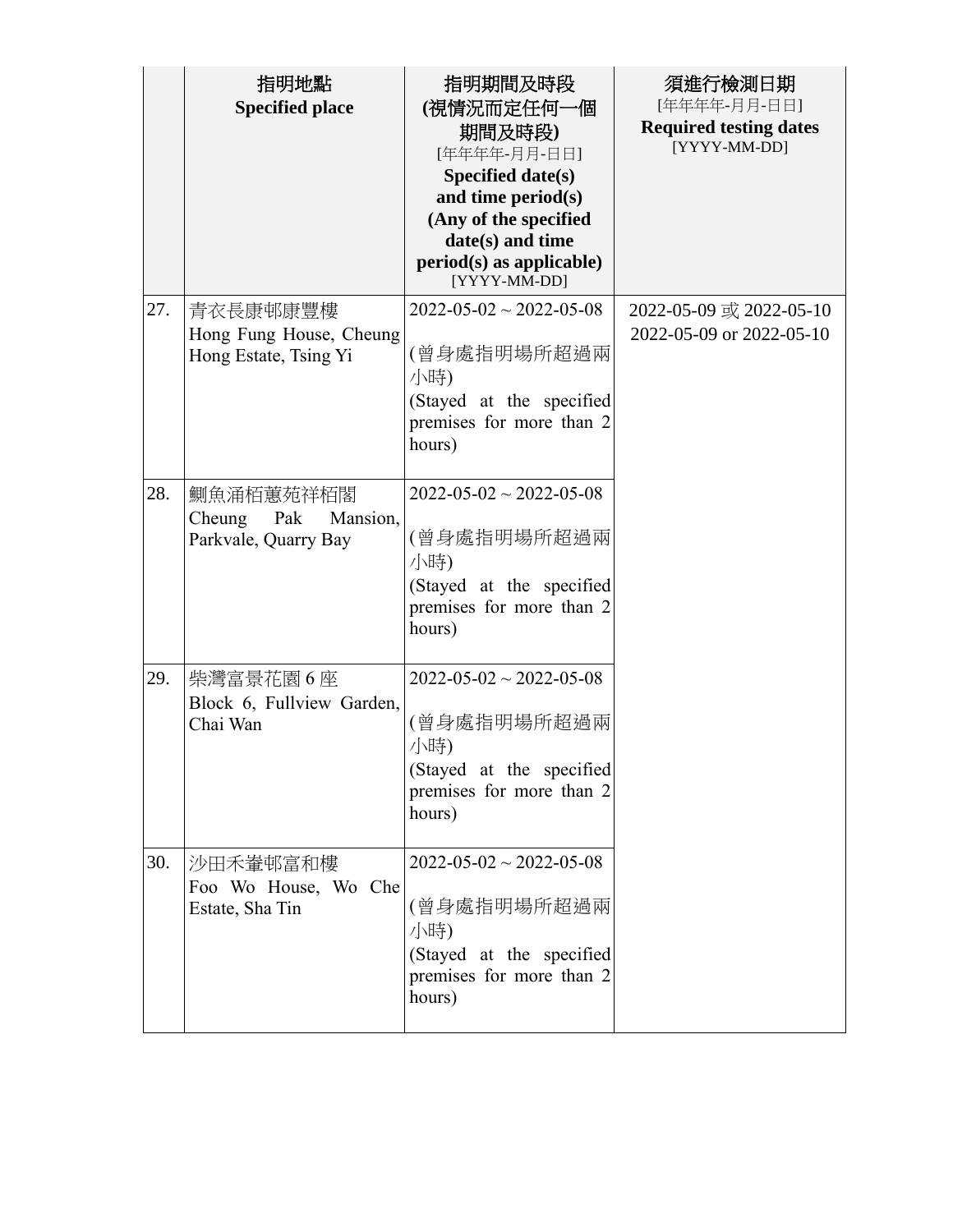|     | 指明地點<br><b>Specified place</b>                                               | 指明期間及時段<br>(視情況而定任何一個<br>期間及時段)<br>[年年年年-月月-日日]<br>Specified date(s)<br>and time period(s)<br>(Any of the specified<br>date(s) and time<br>$period(s)$ as applicable)<br>[YYYY-MM-DD] | 須進行檢測日期<br>[年年年年-月月-日日]<br><b>Required testing dates</b><br>[YYYY-MM-DD] |
|-----|------------------------------------------------------------------------------|---------------------------------------------------------------------------------------------------------------------------------------------------------------------------------------|--------------------------------------------------------------------------|
| 31. | 慈雲山慈愛苑愛勤閣<br>Oi Kan House, Tsz Oi Court,<br>Tsz Wan Shan                     | $2022 - 05 - 02 \sim 2022 - 05 - 08$<br>(曾身處指明場所超過兩<br>小時)<br>(Stayed at the specified<br>premises for more than 2<br>hours)                                                          | 2022-05-09 或 2022-05-10<br>2022-05-09 or 2022-05-10                      |
| 32. | 牛頭角牛頭角下邨貴新樓<br>Kwai Sun House, Lower<br>Ngau Tau Kok Estate, Ngau<br>Tau Kok | $2022 - 05 - 02 \sim 2022 - 05 - 08$<br>(曾身處指明場所超過兩<br>小時)<br>(Stayed at the specified<br>premises for more than 2<br>hours)                                                          |                                                                          |
| 33. | 將軍澳 Savannah 2 座<br>Tower 2, Savannah, Tseung<br>Kwan O                      | $2022 - 05 - 02 \sim 2022 - 05 - 08$<br>(曾身處指明場所超過兩<br>小時)<br>(Stayed at the specified<br>premises for more than 2<br>hours)                                                          |                                                                          |
| 34. | 油塘油麗邨仁麗樓<br>Yan Lai House, Yau Lai<br>Estate, Yau Tong                       | $2022 - 05 - 02 \approx 2022 - 05 - 08$<br>(曾身處指明場所超過兩<br>小時)<br>(Stayed at the specified<br>premises for more than 2<br>hours)                                                       |                                                                          |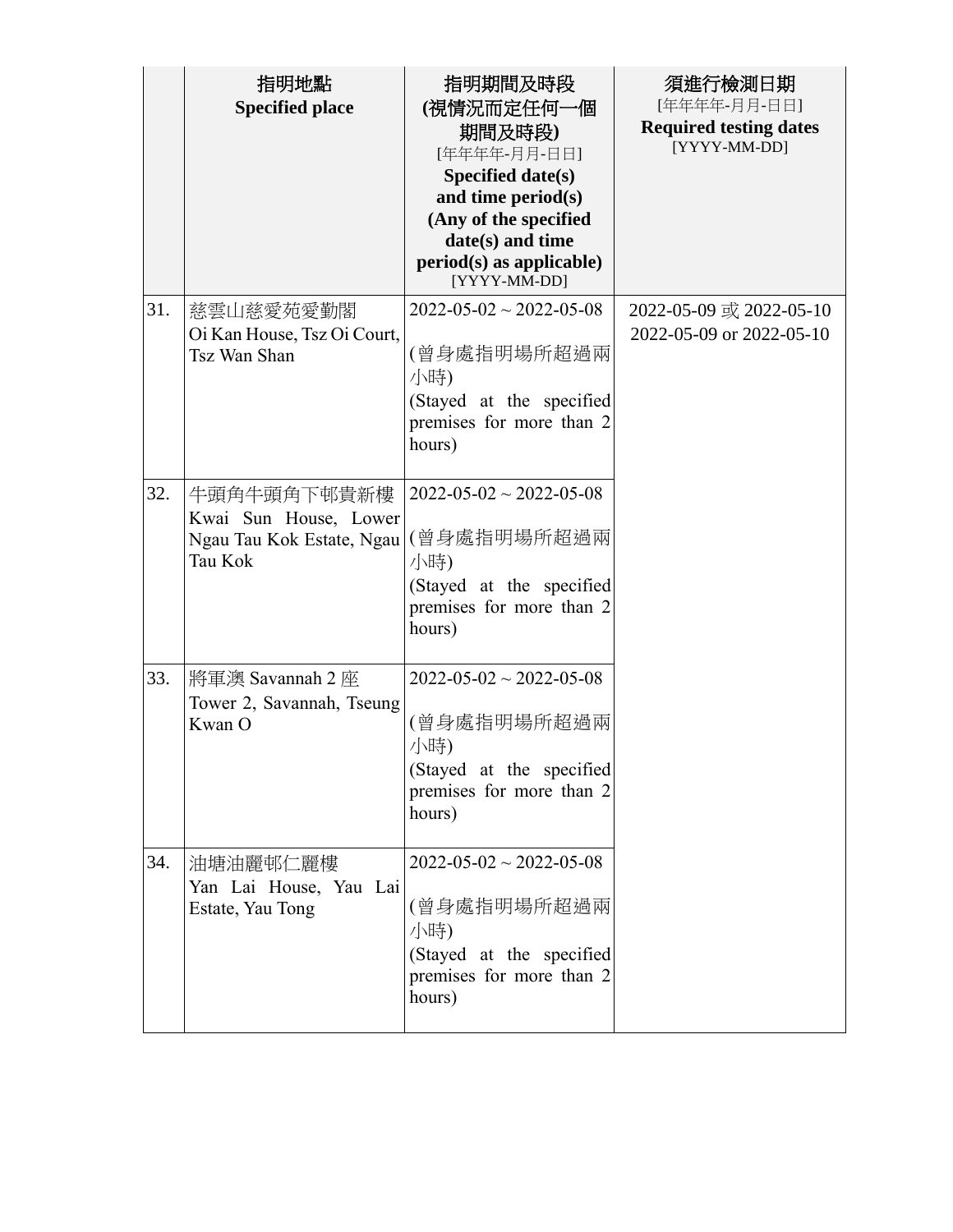|     | 指明地點<br><b>Specified place</b>                                   | 指明期間及時段<br>(視情況而定任何一個<br>期間及時段)<br>[年年年年-月月-日日]<br>Specified date(s)<br>and time period(s)<br>(Any of the specified<br>date(s) and time<br>$period(s)$ as applicable)<br>[YYYY-MM-DD] | 須進行檢測日期<br>[年年年年-月月-日日]<br><b>Required testing dates</b><br>[YYYY-MM-DD] |
|-----|------------------------------------------------------------------|---------------------------------------------------------------------------------------------------------------------------------------------------------------------------------------|--------------------------------------------------------------------------|
| 35. | 慈雲山慈康邨康秀樓<br>Hong Sau House, Tsz Hong<br>Estate, Tsz Wan Shan    | $2022 - 05 - 02 \sim 2022 - 05 - 08$<br>(曾身處指明場所超過兩<br>小時)<br>(Stayed at the specified<br>premises for more than 2<br>hours)                                                          | 2022-05-09 或 2022-05-10<br>2022-05-09 or 2022-05-10                      |
| 36. | 柴灣富景花園 1 座<br>Block 1, Fullview Garden,<br>Chai Wan              | $2022 - 05 - 02 \sim 2022 - 05 - 08$<br>(曾身處指明場所超過兩<br>小時)<br>(Stayed at the specified<br>premises for more than 2<br>hours)                                                          |                                                                          |
| 37. | 馬鞍山新港城 4 期 L 座<br>Block L, Phase 4, Sunshine<br>City, Ma On Shan | $2022 - 05 - 02 \sim 2022 - 05 - 08$<br>(曾身處指明場所超過兩<br>小時)<br>(Stayed at the specified<br>premises for more than 2<br>hours)                                                          |                                                                          |
| 38. | 藍田滙景花園 15 座<br>15,<br>Block<br>Sceneway<br>Garden, Lam Tin       | $2022 - 05 - 02 \approx 2022 - 05 - 08$<br>(曾身處指明場所超過兩<br>小時)<br>(Stayed at the specified<br>premises for more than 2<br>hours)                                                       |                                                                          |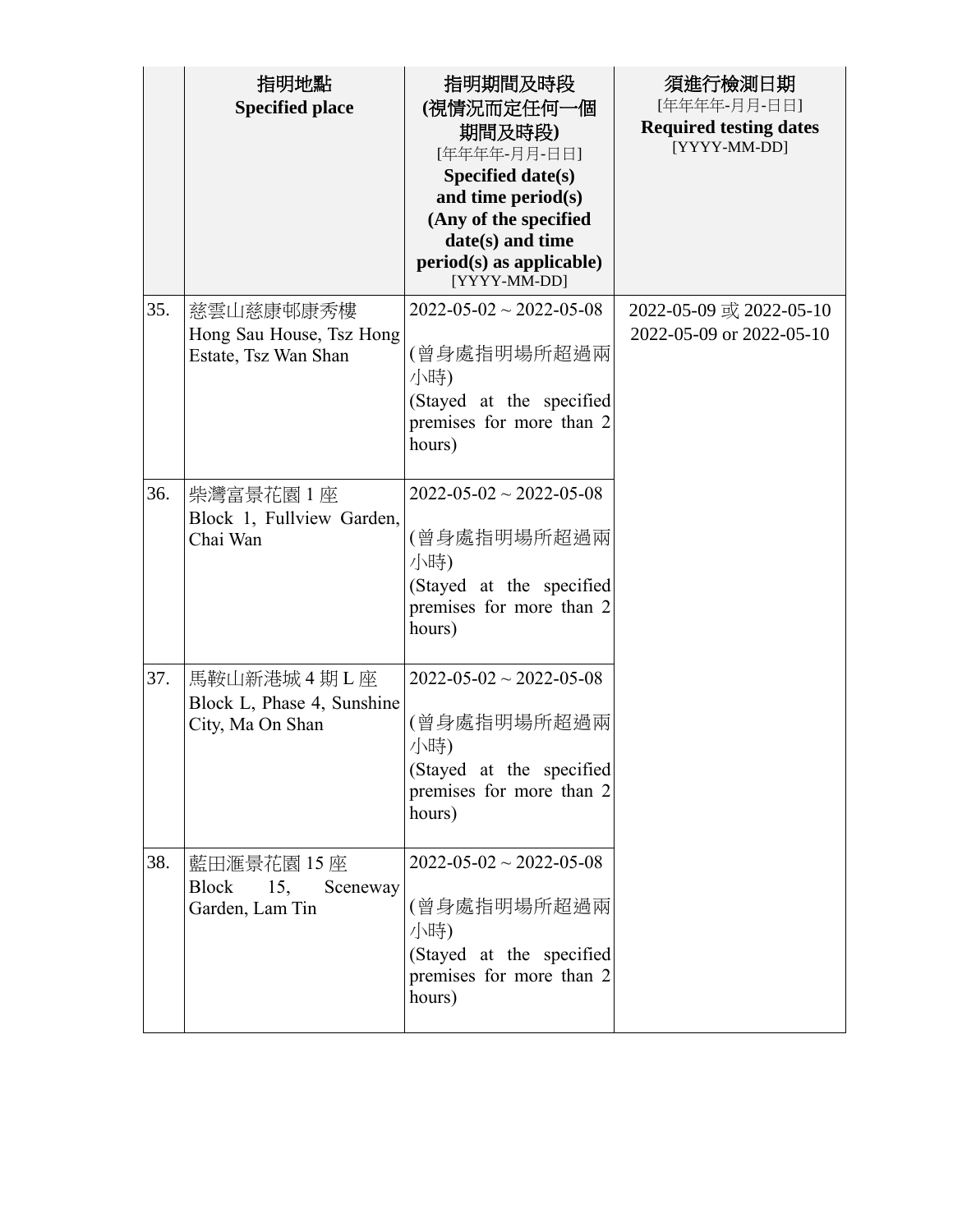|     | 指明地點<br><b>Specified place</b>                               | 指明期間及時段<br>(視情況而定任何一個<br>期間及時段)<br>[年年年年-月月-日日]<br><b>Specified date(s)</b><br>and time period(s)<br>(Any of the specified<br>date(s) and time<br>$period(s)$ as applicable)<br>[YYYY-MM-DD] | 須進行檢測日期<br>[年年年年-月月-日日]<br><b>Required testing dates</b><br>[YYYY-MM-DD] |
|-----|--------------------------------------------------------------|----------------------------------------------------------------------------------------------------------------------------------------------------------------------------------------------|--------------------------------------------------------------------------|
| 39. | 鑽石山富山邨富禮樓<br>Fu Lai House, Fu Shan<br>Estate, Diamond Hill   | $2022 - 05 - 02 \sim 2022 - 05 - 08$<br>(曾身處指明場所超過兩<br>小時)<br>(Stayed at the specified<br>premises for more than 2<br>hours)                                                                 | 2022-05-09 或 2022-05-10<br>2022-05-09 or 2022-05-10                      |
| 40. | 秀茂坪曉麗苑曉晴閣<br>Hiu Ching House, Hiu Lai<br>Court, Sau Mau Ping | $2022 - 05 - 02 \approx 2022 - 05 - 08$<br>(曾身處指明場所超過兩<br>小時)<br>(Stayed at the specified<br>premises for more than 2<br>hours)                                                              |                                                                          |

**(I)(a)(ii)** 初步陽性檢測個案╱陽性檢測個案曾乘搭的公共交通工具 **Public Transport Taken by Tested Preliminarily Positive Cases/ Tested Positive Cases**

無

Nil

### **(I)(a)(iii)** 污水樣本檢測呈陽性的地點

**Places with Sewage Sample(s) Tested Positive**

無

Nil

## **(I)(a)(iv)** 與初步陽性檢測個案╱陽性檢測個案有關的地點

**Places Relevant to Tested Preliminarily Positive Cases/ Tested Positive Cases** 

無

Nil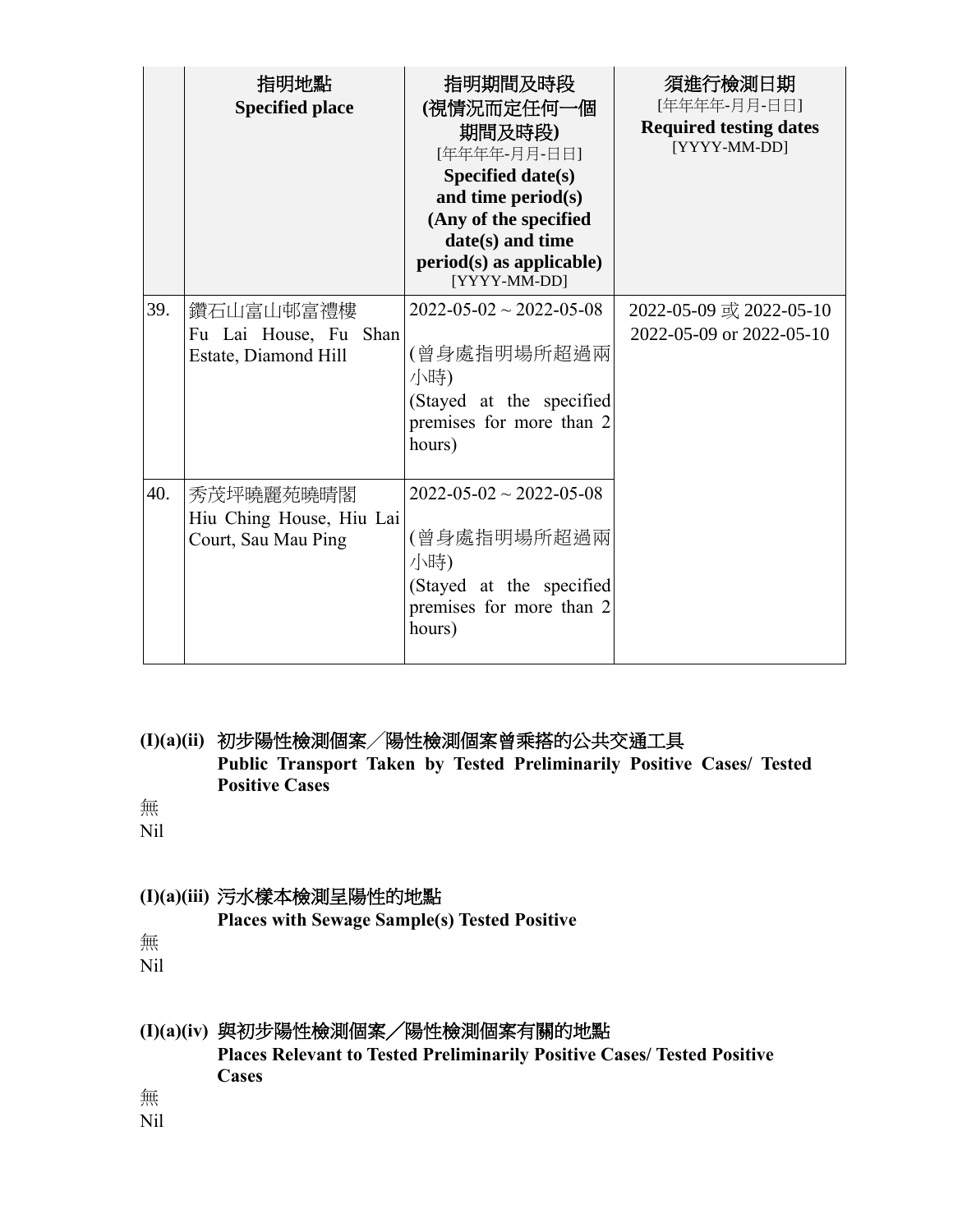**(I)(b)** 上呼吸道感染及/或流感樣疾病個案(幼稚園╱幼兒中心) **Upper Respiratory Tract Infection and/or Influenza-like Illness Cases (Kindergarten/ Child Care Centre)**

無

Nil

### **(I)(c)** 上呼吸道感染及/或流感樣疾病個案(小學) **Upper Respiratory Tract Infection and/or Influenza-like Illness Cases (Primary School)** 無

Nil

**(I)(d)** 初步陽性檢測個案╱陽性檢測個案曾到訪的地點(醫院管理局設施) **Places Visited by Tested Preliminarily Positive Cases/ Tested Positive Cases (Facilities of the Hospital Authority)**

無

Nil

# 附註:

### **Note:**

上述第(I)(a)(i)部分的指明地點不包括非住宅單位。 The non-domestic units are excluded from the specific place in Part  $(I)(a)(i)$  above.

如果屬於上述第(I)部分中指明的類別人士,須根據《預防及控制疾病規例》(第 599 章,附屬法例 A)第 22 條接受檢疫,在檢疫期間則無須遵從本公告中的規定。

如果屬於上述第(I)部分中指明的類別人士在須進行檢測日期在醫院或隔離設施接受 治療或隔離,有關人士在知會醫護人員有關適用檢測要求並在住院或隔離期間遵從 相關醫院或隔離設施的檢測安排的情況下,會獲視為已遵從強制檢測公告的規定。

上述第(I)部分中指明的類別人士如在 2022 年 2 月 8 日或之後取得 2019 冠狀病毒病 的聚合酶連鎖反應核酸檢測或快速抗原測試的陽性檢測結果(*有關人士*),則無須按 本公告的規定進行檢測。有關人士須向訂明人員按以下規定出示相關證明文件:

- (a) 就曾在聚合酶連鎖反應核酸檢測中取得陽性檢測結果的人士——出示相關載有 陽性檢測結果的電話短訊通知;或
- (b) 就曾在快速抗原測試中取得陽性檢測結果的人士——出示在政府「2019 冠狀病 毒快速抗原測試陽性結果人士申報系統」作出申報後獲發的電話短訊通知或隔 離令。

如有關人士未能出示相關證明文件,則仍須按本公告的規定進行檢測。

If a person who falls within the category specified in Part (I) above is required to undergo quarantine pursuant to section 22 of the Prevention and Control of Disease Regulation